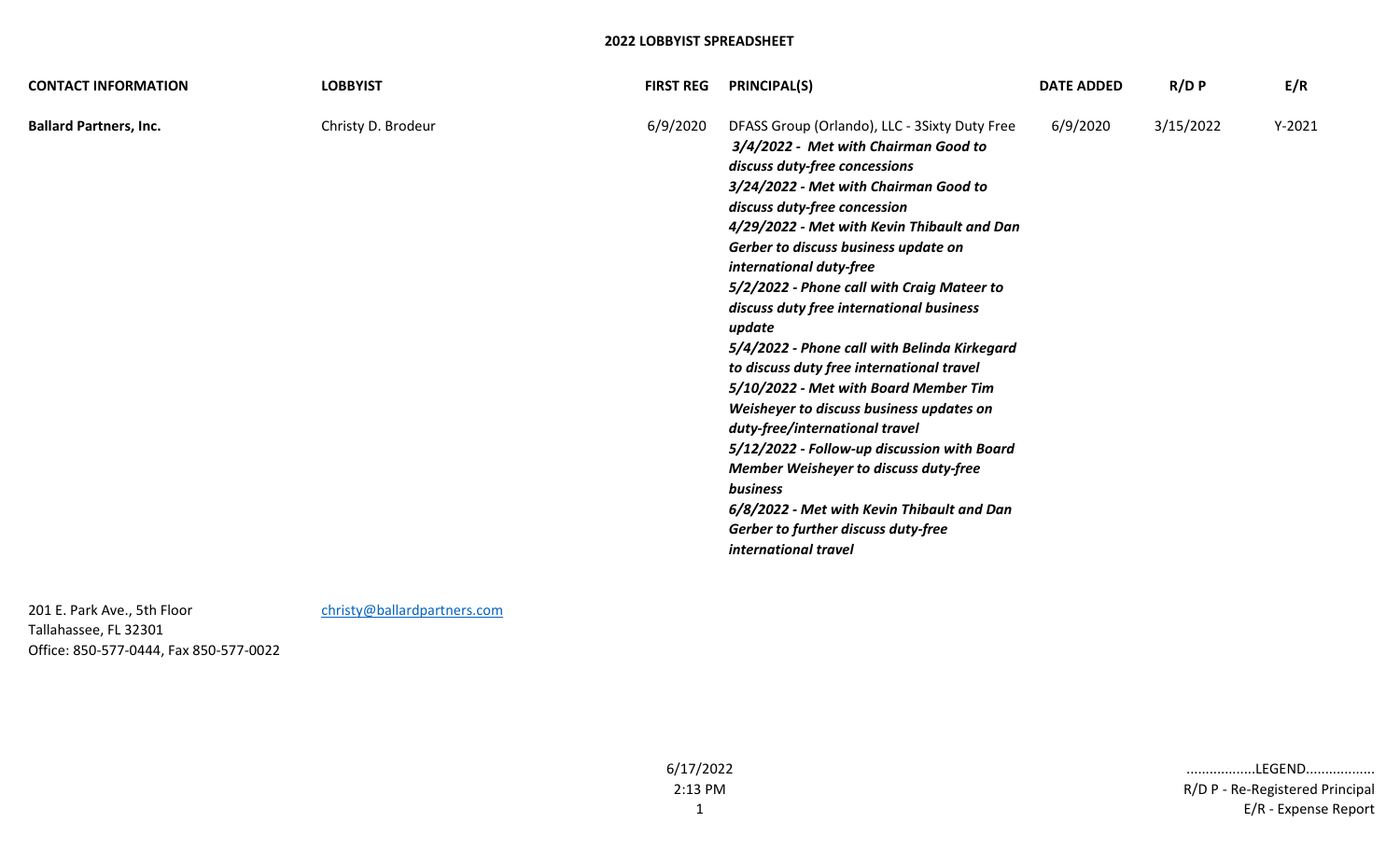| <b>CONTACT INFORMATION</b><br>1726 East 7th Ave., Suites 13-15               | <b>LOBBYIST</b><br>Ana Cruz                        | <b>FIRST REG</b><br>6/9/2020 | <b>PRINCIPAL(S)</b><br>DFASS Group (Orlando) LLC (name changed to                                                                 | <b>DATE ADDED</b><br>6/9/2020        | $R/D$ $P$<br>3/16/2022              | E/R<br>$Y-2021$                  |
|------------------------------------------------------------------------------|----------------------------------------------------|------------------------------|-----------------------------------------------------------------------------------------------------------------------------------|--------------------------------------|-------------------------------------|----------------------------------|
| Tampa, FL 33605                                                              | ana@ballardpartners.com                            |                              | 3Sixty Duty Free)<br><b>3Sixty Duty Free</b><br>5/3/2022 - Met with Mayor Dyer to discuss<br><b>Airport concessions</b>           | 5/3/2022                             |                                     | $Y-2021$                         |
| Office: 813-374-6007, Fax 850-577-0022                                       |                                                    |                              |                                                                                                                                   |                                      |                                     |                                  |
| <b>BCM Consulting</b><br>300 S. Orange Ave., Suite 1565<br>Orlando, FL 32801 | <b>Bertica Cabrera-Morris</b><br>berticacm@aol.com | 3/28/2008                    | ABM/AMPCO<br>Areas<br>Bermello & Ajamil                                                                                           | 7/18/2013<br>10/25/2019<br>9/26/2019 | 1/28/2022<br>1/28/2022<br>1/28/2022 | $Y-2021$<br>$Y-2021$<br>$Y-2021$ |
| Office: 407-256-2205; Fax: 407-426-9690                                      |                                                    |                              | <b>Marshalls Retail</b><br>3/30/2022 - Met with Kevin Thibault and<br>Yovannie Rodriguez to discuss retail                        | 1/18/2019<br>6/28/2021               | 1/28/2022                           | $Y-2021$<br>$Y-2021$             |
|                                                                              |                                                    |                              | Plaza Premium Group (PPG)<br>3/2/2022 - Met with Yovannie Rodriguez to<br>discuss lounge                                          |                                      | 1/28/2022                           |                                  |
|                                                                              |                                                    |                              | <b>Hensel Phelps</b><br>5/31/2022 - Met with Kevin Thibault to<br>introduce BCM Consulting                                        | 6/13/2022                            |                                     |                                  |
| <b>Boru &amp; Associates</b>                                                 | Brian J. Morris                                    | 12/11/2015                   | Terminal                                                                                                                          | 12/11/2015                           | 1/28/2022                           | $Y-2021$                         |
| 300 S. Orange Ave., Suite 1565                                               | brianjm1@aol.com                                   |                              | Aireko Energy Group<br>4/6/2022 - Met with Board Member Belinda<br>Kirkegard to discuss Aireko's work at South<br><b>Terminal</b> | 1/24/2018                            | 1/28/2022                           | $Y-2021$                         |
| Orlando, FL 32801                                                            |                                                    |                              |                                                                                                                                   |                                      |                                     |                                  |

Office: 407-748-4828; Fax: 407-928-9690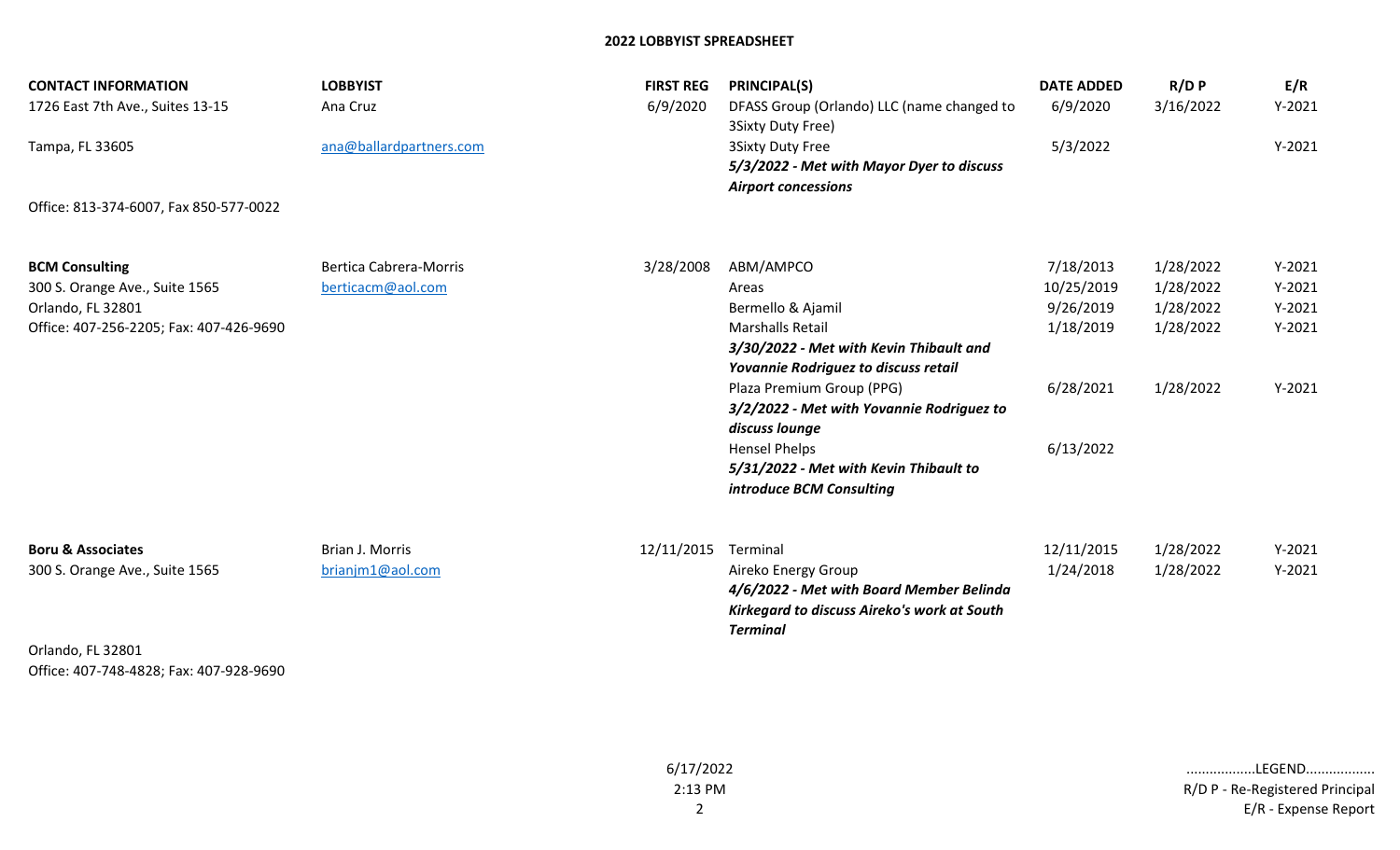| <b>CONTACT INFORMATION</b>                                                                    | <b>LOBBYIST</b>                                                            | <b>FIRST REG</b> | <b>PRINCIPAL(S)</b>                  | <b>DATE ADDED</b> | $R/D$ $P$ | E/R      |
|-----------------------------------------------------------------------------------------------|----------------------------------------------------------------------------|------------------|--------------------------------------|-------------------|-----------|----------|
| <b>Brightline Trains Florida LLC</b><br>161 NW 6th St., Suite 900<br>Miami, FL 33136          | Cynthia Bergmann<br>cynthia.bergmann@gobrightline.com                      | 2/10/2021        | <b>Brightline Trains Florida LLC</b> | 2/10/2021         | 1/13/2022 | $Y-2021$ |
| Office: 305-521-4875                                                                          | Christine Kefauver (Orlando office)<br>christine.kefauver@gobrightline.com | 3/19/2021        | <b>Brightline Trains Florida LLC</b> | 3/19/2021         | 1/13/2022 | $Y-2021$ |
| 10705 Jeff Fuqua Blvd., Suite 4114<br>Orlando, FL 32827<br>Office: 407-825-6227, 407-502-3587 | Katharine Mitzner (Orlando office)<br>katharine.mitzner@gobrightline.com   | 9/24/2020        | <b>Brightline Trains Florida LLC</b> | 9/24/2020         | 1/13/2022 | $Y-2021$ |
| <b>Calvet Consulting, LLC</b><br>2310 Raehn St.<br>Orlando, FL 32806<br>Office: 321-229-0464  | Cesar E. Calvet<br>cesar@calvetconsultingllc.com                           | 4/25/2022        | Vinali Staffing                      | 4/25/2022         |           |          |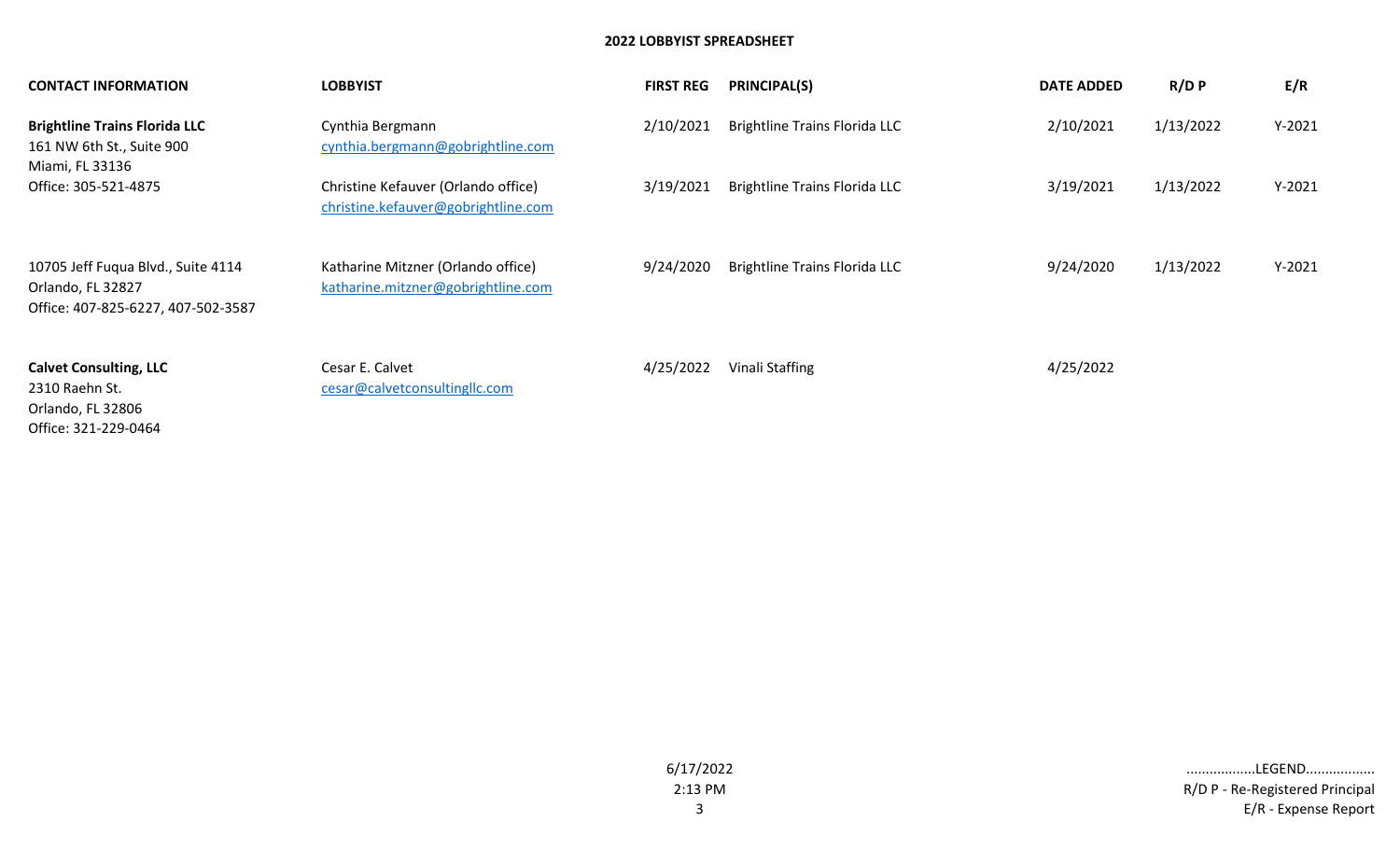| <b>CONTACT INFORMATION</b>                                                          | <b>LOBBYIST</b>                 | <b>FIRST REG</b> | <b>PRINCIPAL(S)</b>                                                                                                                                  | <b>DATE ADDED</b> | $R/D$ $P$ | E/R |
|-------------------------------------------------------------------------------------|---------------------------------|------------------|------------------------------------------------------------------------------------------------------------------------------------------------------|-------------------|-----------|-----|
| <b>Chapin Communications, Inc.</b>                                                  | Roger E. Chapin                 | 2/11/2022        | <b>Mears Transportation</b><br>2/10/2022 - Met with Ratib Hussein and Anne<br>van den Berg, Dan Gerber, Tom Draper, and<br><b>Yovannie Rodriguez</b> | 2/11/2022         |           |     |
| 560 Ivanhoe Drive<br>Orlando, FL 32804<br>Office: 407-497-4844                      | roger@chapin-communications.com |                  |                                                                                                                                                      |                   |           |     |
| <b>Crisafulli Consulting, LLC</b>                                                   | Steve D. Crisafulli             | 4/5/2022         | <b>Delaware North</b><br>5/23/2022 - Met with Kevin Thibault to<br>discuss Terminal C and concession areas                                           | 4/5/2022          |           |     |
| 5125 Mallard Lakes Ct.<br>Merritt Island, FL 32953<br>Office: 321-223-8862          | steve@stevecrisafulli.com       |                  | <b>Washington Consulting Group</b>                                                                                                                   | 6/17/2022         |           |     |
|                                                                                     |                                 |                  |                                                                                                                                                      |                   |           |     |
| <b>Florida Alliance Consulting, LLC</b>                                             | Jonathan, Setzer                |                  | 12/22/2020 Orlando Food Hall, LLC<br>5/20/2022 - Met with Carson Good, Kevin<br>Thibault, and Yovannie Rodriguez to discuss<br>concessions           | 12/22/2020        | 3/22/2022 |     |
| 2325 Labelia Drive<br>Lake Mary, FL 32746<br>Office 407-709-2324; Fax: 313-672-5934 | setzer@flallianceconsulting.com |                  |                                                                                                                                                      |                   |           |     |

4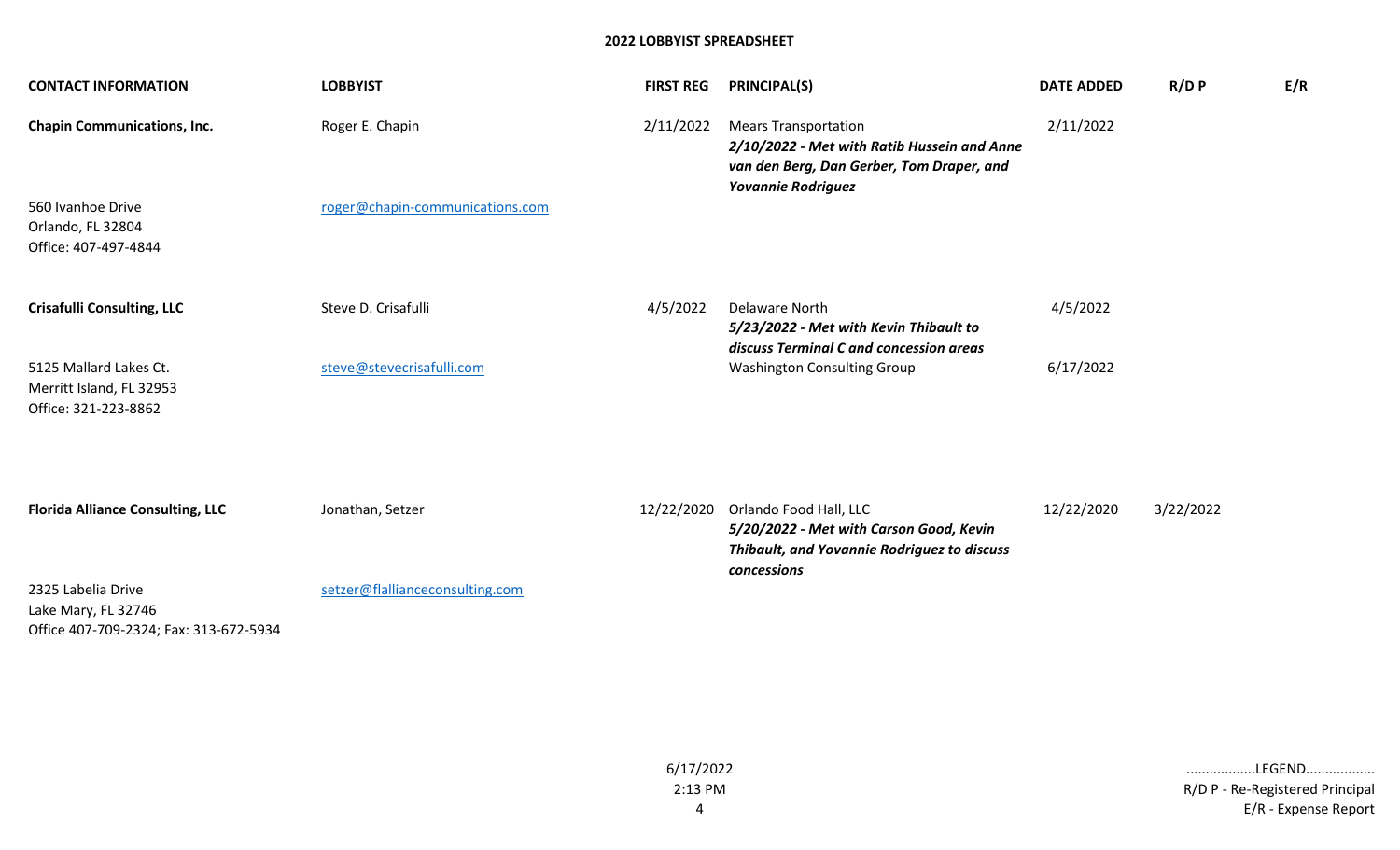| <b>CONTACT INFORMATION</b>                                                                 | <b>LOBBYIST</b>                                           | <b>FIRST REG</b> | <b>PRINCIPAL(S)</b>                     | <b>DATE ADDED</b> | $R/D$ $P$ | E/R      |
|--------------------------------------------------------------------------------------------|-----------------------------------------------------------|------------------|-----------------------------------------|-------------------|-----------|----------|
| <b>Florida East Coast Industries LLC</b><br>700 NW 1st Ave., Suite 1620<br>Miami, FL 33136 | Kolleen O.P. Cobb<br>kolleen.cobb@feci.com                | 11/18/2019 FECI  |                                         | 11/18/2019        | 1/13/2022 | $Y-2021$ |
| Office: 305-520-2300                                                                       | Husein Cumber (Jax office)<br>husein.cumber@feci.com      | 1/22/2014        | <b>FECI</b>                             | 1/22/2014         | 1/13/2022 | $Y-2021$ |
| 700 NW 1st Avenue, Suite 1620<br>Miami, FL 33136<br>Office: 305-520-2300                   | Jose M. Gonzalez (Miami office)<br>jose.gonzalez@feci.com | 11/18/2019 FECI  |                                         | 11/18/2019        | 1/13/2022 | $Y-2021$ |
| <b>Focus Strategies</b><br>P. O. Box 947691                                                | James Eric Foglesong<br>eric@focusstrategiesllc.com       | 10/26/2021       | 12/30/2021 - Met with Chairman Good and |                   |           |          |

Maitland, FL 32794 Office: 321-202-4110 *Dan Gerber to discuss lobbying procedure*

6/17/2022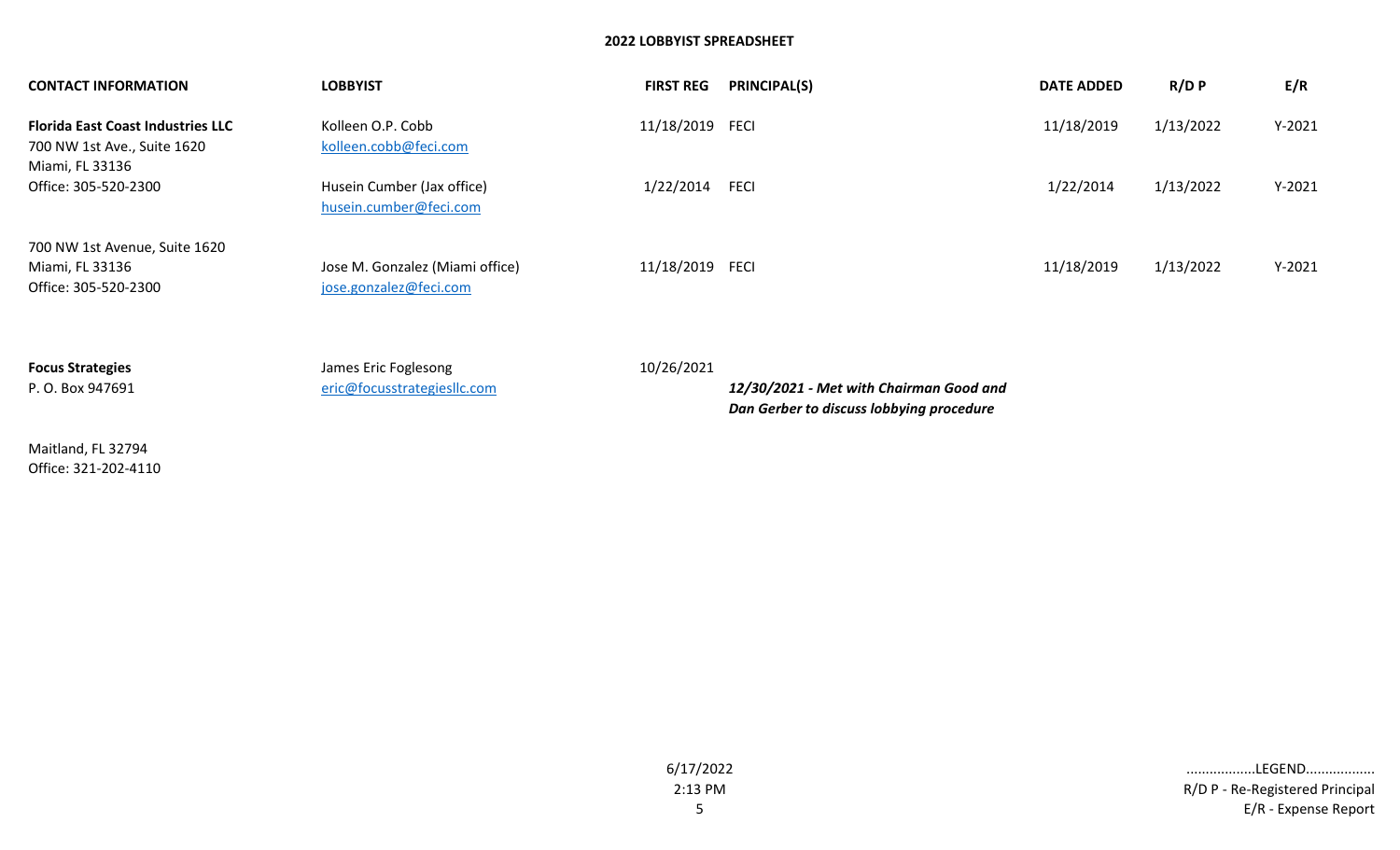| <b>CONTACT INFORMATION</b>                                                                                  | <b>LOBBYIST</b>                                                | <b>FIRST REG</b> | <b>PRINCIPAL(S)</b>                                                                                                                                                                                                                                                                                                                                                                                                                                                                                                                                                                                                                                                                                                                                                   | <b>DATE ADDED</b>                                                                      | $R/D$ $P$                                                                  | E/R                                                                  |
|-------------------------------------------------------------------------------------------------------------|----------------------------------------------------------------|------------------|-----------------------------------------------------------------------------------------------------------------------------------------------------------------------------------------------------------------------------------------------------------------------------------------------------------------------------------------------------------------------------------------------------------------------------------------------------------------------------------------------------------------------------------------------------------------------------------------------------------------------------------------------------------------------------------------------------------------------------------------------------------------------|----------------------------------------------------------------------------------------|----------------------------------------------------------------------------|----------------------------------------------------------------------|
| GrayRobinson, P.A.<br>P O Box 11189<br>Tallahassee, FL 32302-3189<br>Office: 850-577-9090 Fax: 407-244-5690 | Roy D. Cannon, Jr.<br>dean.cannon@gray-robinson.com            | 1/2/2018         | Legacy Concessions, LLC<br>Orlando Economic Development<br>SIXT Rent a Car<br>Uber Technologies, Inc. and Affiliates                                                                                                                                                                                                                                                                                                                                                                                                                                                                                                                                                                                                                                                  | 6/19/2019<br>1/8/2021<br>1/2/2020<br>1/2/2020                                          | 12/3/2021<br>12/3/2021<br>12/3/2021<br>12/3/2021                           | $Y-2021$<br>$Y-2021$<br>$Y-2021$<br>$Y-2021$                         |
| 301 E. Pine Street, Suite 1400<br>Orlando, FL 32801<br>Office: 407-843-8880, Fax 407-244-5690               | Christopher L. Carmody, Jr.<br>chris.carmody@gray-robinson.com | 11/20/2009       | <b>Airport Dimensions</b><br><b>Legacy Concessions</b><br>MV Transportation Inc. of California<br>Orlando Economic Partnership, Inc.<br>Uber Technologies, Inc. and Affiliates<br>4/21/2022 - Met with Kevin Thibault, Tom<br>Draper, and Dan Gerber to discuss Uber<br>operations<br><b>Transportation Management Services</b><br>1/31/2022 - Met with Chairman Good to<br>discuss Sunshine Flyer;<br>2/3/2022 - Met with Chairman Good to<br>discuss Sunshine Flyer<br>6/16/2022 - Met with Chairman Good to<br>discuss proposed amendments to ground<br>transportation rules and regs<br><b>NDS-360</b><br>5/18/2022 - Met with Tom Draper, Gary<br>Hunt, Jeff Daniels, and Jim Surguine to discuss<br><b>CASPR technology for air and surface</b><br>disinfectant | 1/20/2020<br>6/7/2019<br>12/14/2012<br>12/27/2017<br>1/2/2020<br>8/30/2021<br>2/2/2022 | 12/3/2021<br>12/3/2021<br>12/3/2021<br>12/3/2021<br>12/3/2021<br>12/3/2021 | $Y-2021$<br>$Y-2021$<br>$Y-2021$<br>$Y-2021$<br>$Y-2021$<br>$Y-2021$ |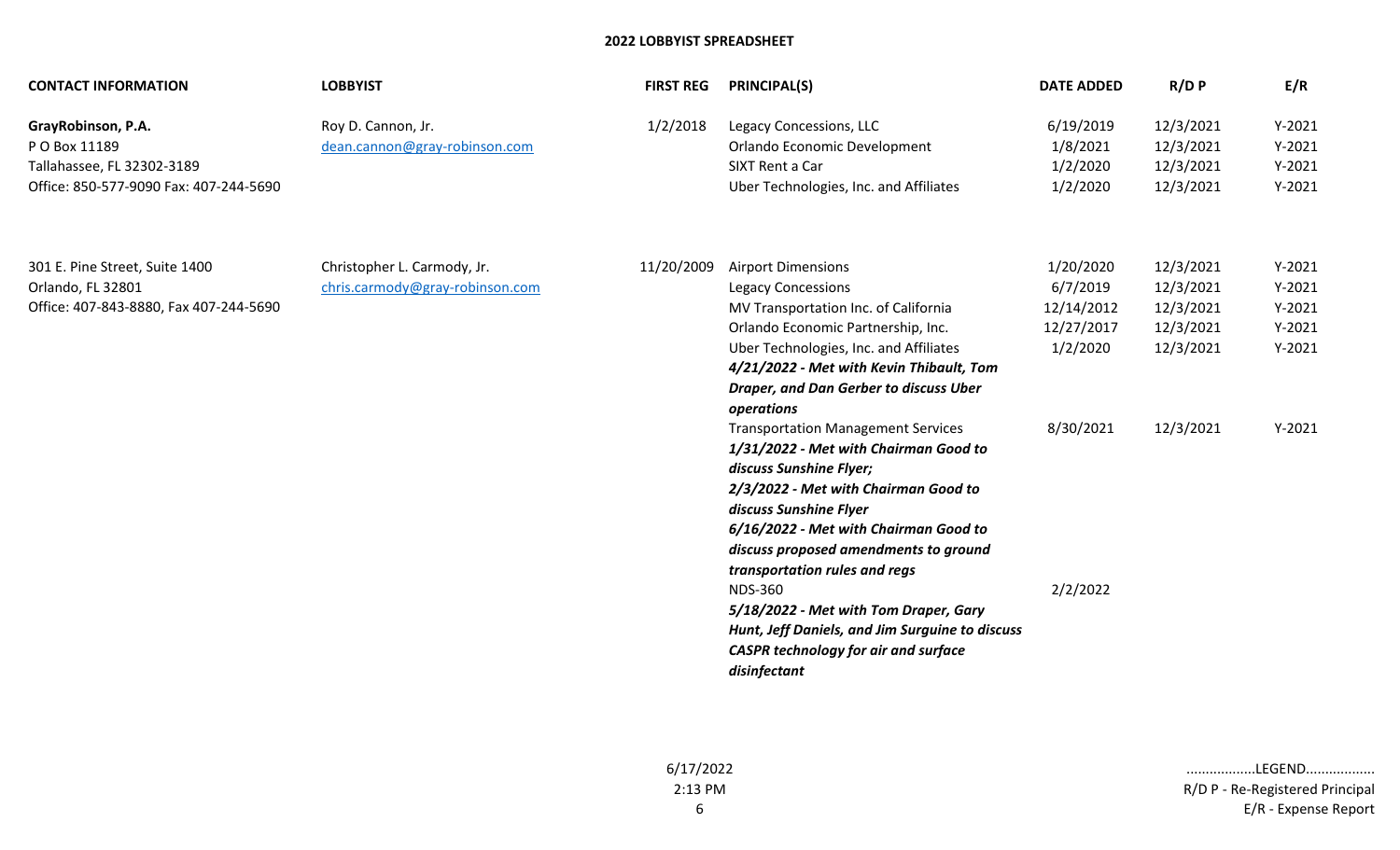| <b>CONTACT INFORMATION</b>                                      | <b>LOBBYIST</b>                                               | <b>FIRST REG</b> | <b>PRINCIPAL(S)</b>                                                                                                                                                                      | <b>DATE ADDED</b>                                           | $R/D$ $P$                                                     | E/R                                                      |  |
|-----------------------------------------------------------------|---------------------------------------------------------------|------------------|------------------------------------------------------------------------------------------------------------------------------------------------------------------------------------------|-------------------------------------------------------------|---------------------------------------------------------------|----------------------------------------------------------|--|
| GrayRobinson, P.A. cont.                                        | Christopher T. Dawson<br>christopher.dawson@gray-robinson.com | 4/25/2014        | Legacy Concessions, LLC<br>Natures Table Franchise Company<br>Orlando Eceonomic Partnership, Inc.<br>Uber Technologies, Inc. and Affiliates<br><b>Transportation Management Services</b> | 6/17/2019<br>1/2/2020<br>1/2/2020<br>2/21/2019<br>8/30/2021 | 12/3/2021<br>12/3/2021<br>12/3/2021<br>12/3/2021<br>12/3/2021 | $Y-2021$<br>$Y-2021$<br>$Y-2021$<br>$Y-2021$<br>$Y-2021$ |  |
|                                                                 | Katherin Flury<br>katie.flury@gray-robinson.com               | 2/21/2019        | Legacy Concessions, LLC<br>Uber Technologies, Inc. and Affiliates<br><b>NDS-360</b>                                                                                                      | 6/17/2019<br>2/21/2019<br>2/2/2022                          | 12/3/2021<br>12/3/2021                                        | $Y-2021$<br>$Y-2021$                                     |  |
|                                                                 | J. Charles Gray<br>charlie.gray@gray-robinson.com             | 9/25/2004        | Natures Table Franchise Company<br>Orlando Economic Partnership, Inc.                                                                                                                    | 9/27/2004<br>3/27/2014                                      | 12/3/2021<br>12/3/2021                                        | $Y-2021$<br>$Y-2021$                                     |  |
|                                                                 | <b>Destiny Goede</b><br>destiny.goede@gray-robinson.com       | 8/30/2021        | <b>Transportation Management Services</b>                                                                                                                                                | 8/30/2021                                                   | 12/3/2021                                                     | $Y-2021$                                                 |  |
| 301 S. Bronough St., #600                                       | Mary Kim McDougal                                             | 2/2/2022         | <b>NDS-360</b><br>5/18/2022 - Met with Tom Draper, Gary<br>Hunt, Jeff Daniels, and Jim Surguine to discuss<br><b>CASPR technology for air and surface</b><br>disinfectant                | 2/2/2022                                                    |                                                               |                                                          |  |
| Tallahassee, FL 32301<br>Office: 850-577-9090 Fax: 850-577-3311 | kim.mcdougal@gray-robinson.com                                |                  |                                                                                                                                                                                          |                                                             |                                                               |                                                          |  |
|                                                                 | Jason W. Searl<br>jason.searl@gray-robinson.com               | 1/8/2019         | Stellar DML GCG MCO, LLC                                                                                                                                                                 | 1/8/2019                                                    | 12/3/2021                                                     | $Y-2021$                                                 |  |
|                                                                 |                                                               | 6/17/2022        |                                                                                                                                                                                          |                                                             |                                                               | LEGEND                                                   |  |
|                                                                 | 2:13 PM<br>$\overline{7}$                                     |                  |                                                                                                                                                                                          |                                                             |                                                               |                                                          |  |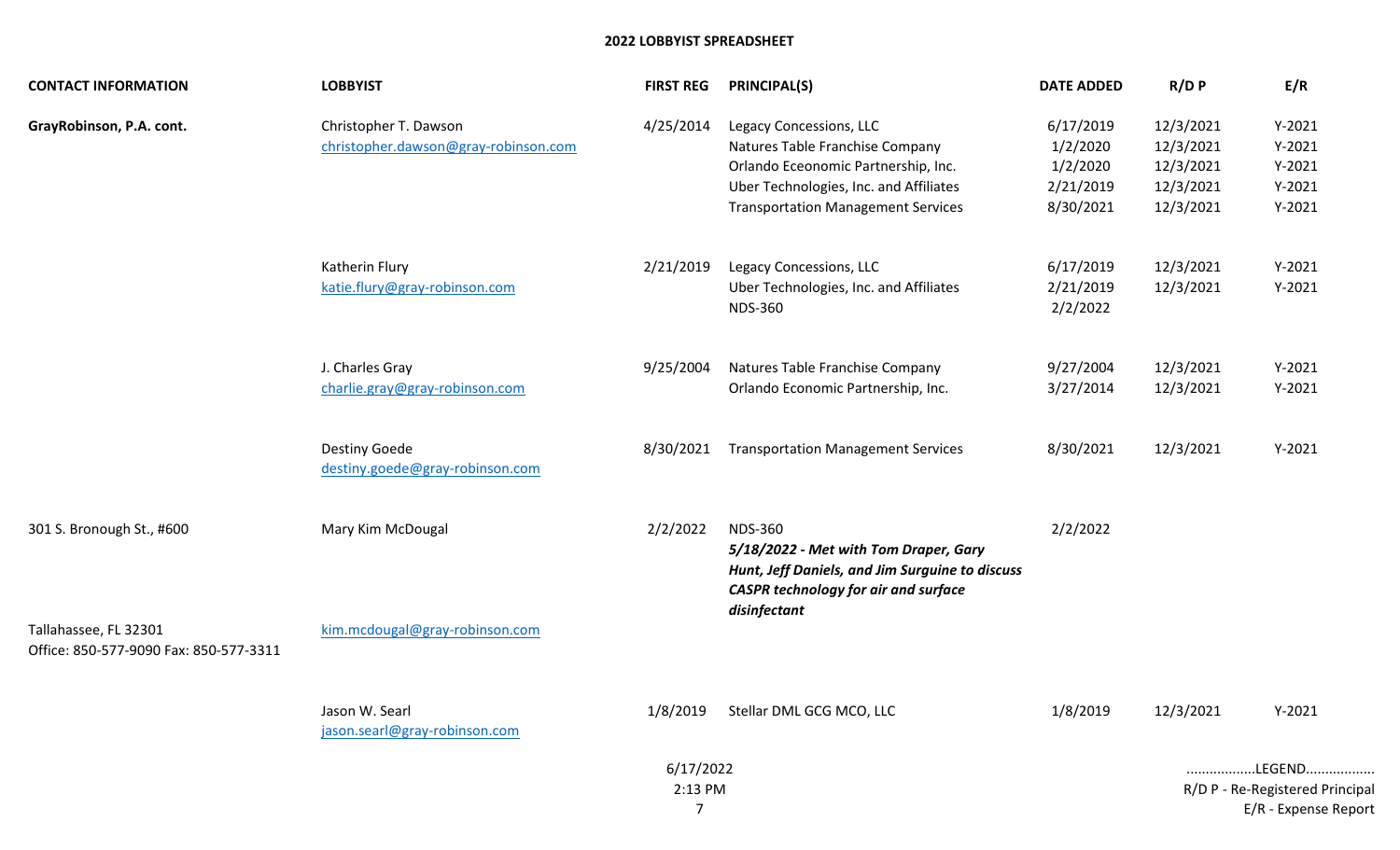| <b>CONTACT INFORMATION</b>                                             | <b>LOBBYIST</b>                                          | <b>FIRST REG</b> | <b>PRINCIPAL(S)</b>                                                                                                                                                                                                                                                                                                                                                                                                             | <b>DATE ADDED</b>                                                       | $R/D$ $P$                                                                  | E/R                                                                  |
|------------------------------------------------------------------------|----------------------------------------------------------|------------------|---------------------------------------------------------------------------------------------------------------------------------------------------------------------------------------------------------------------------------------------------------------------------------------------------------------------------------------------------------------------------------------------------------------------------------|-------------------------------------------------------------------------|----------------------------------------------------------------------------|----------------------------------------------------------------------|
| GrayRobinson, P.A. cont.                                               | Robert F. Stuart, Jr.<br>robert.stuart@gray-robinson.com | 7/29/2012        | <b>Airport Dimenions</b><br>Legacy Concessions, LLC<br>MV Transportation Inc., of California<br>Orlando Economic Partnership<br><b>Public Trust Advisors</b><br>SIXT Rent a Car<br>3/23/2022 - Met with Yovannie Rodriguez to<br>discuss South Terminal and Sixt opportunities<br>5/27/2022 - Met with Yovannie Rodriguez,<br><b>Tracy Harris, Frank Browne, and Dan Gerber</b><br>to provide SIXT update on airport operations | 1/2/2020<br>6/17/2019<br>7/20/2012<br>4/1/2014<br>9/19/2019<br>1/2/2018 | 12/3/2021<br>12/3/2021<br>12/3/2021<br>12/3/2021<br>12/3/2021<br>12/3/2021 | $Y-2021$<br>$Y-2021$<br>$Y-2021$<br>$Y-2021$<br>$Y-2021$<br>$Y-2021$ |
|                                                                        |                                                          |                  | Uber Technologies, Inc. and Affiliates<br><b>Transportation Management Services</b><br><b>NDS-360</b><br>5/18/2022 - Met with Tom Draper, Gary<br>Hunt, Jeff Daniels, and Jim Surguine to discuss<br><b>CASPR technology for air and surface</b><br>disinfectant                                                                                                                                                                | 1/2/2020<br>8/30/2021<br>2/2/2022                                       | 12/3/2021<br>12/3/2021                                                     | $Y-2021$<br>$Y-2021$                                                 |
| <b>Greenberg Traurig, P.A.</b>                                         | Samantha B. Ferrin                                       | 6/6/2022         | McKinsey & Company, Inc. Washington, D.C.                                                                                                                                                                                                                                                                                                                                                                                       | 6/6/2022                                                                |                                                                            |                                                                      |
| 101 E. College Avenue<br>Tallahassee, FL 32301<br>Office: 850-222-6891 | ferrins@gtlaw.com                                        |                  |                                                                                                                                                                                                                                                                                                                                                                                                                                 |                                                                         |                                                                            |                                                                      |

8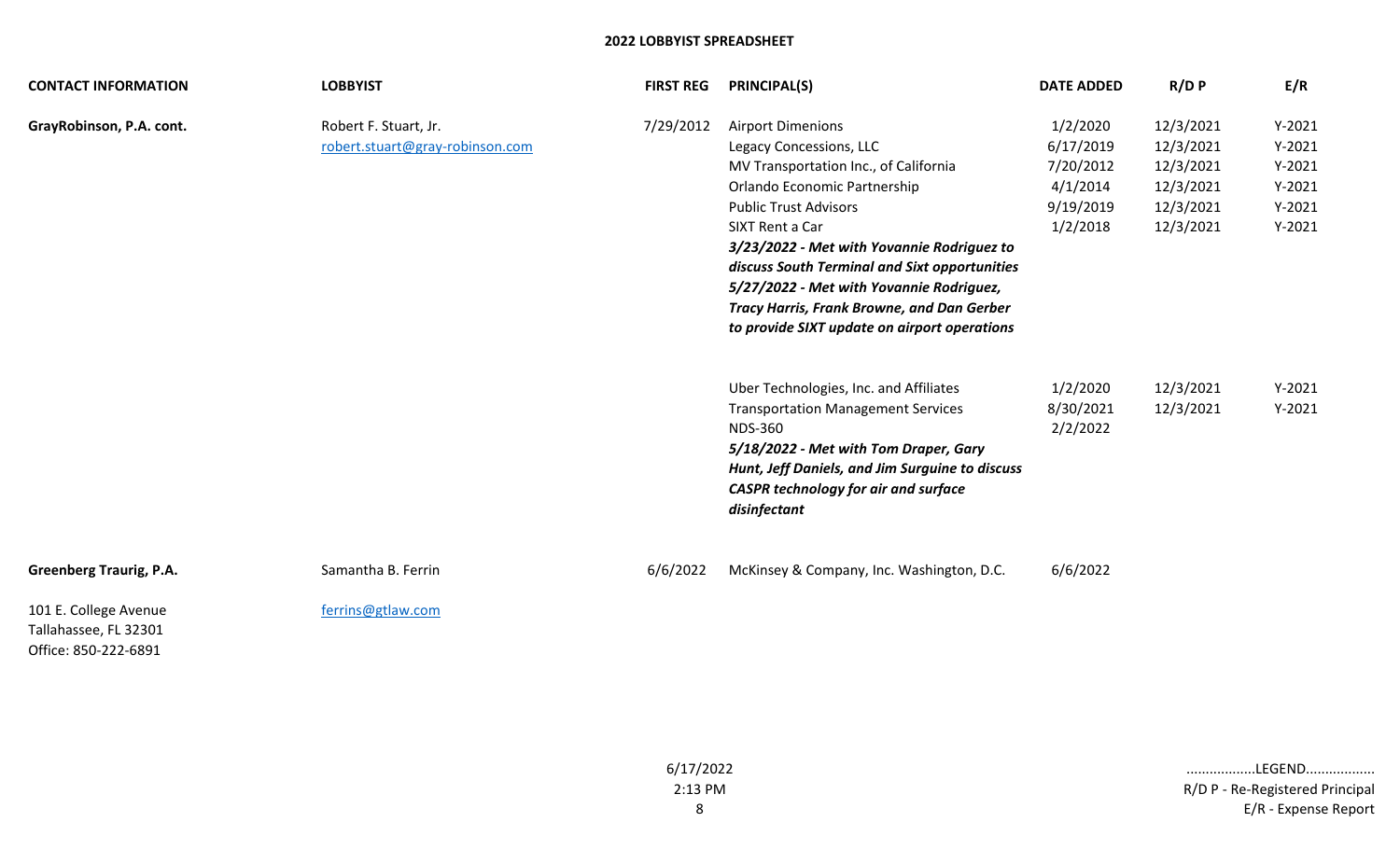| <b>CONTACT INFORMATION</b>                                                                                      | <b>LOBBYIST</b>                      | <b>FIRST REG</b>    | <b>PRINCIPAL(S)</b>                                                                                                                                                                                     | <b>DATE ADDED</b> | $R/D$ $P$  | E/R      |
|-----------------------------------------------------------------------------------------------------------------|--------------------------------------|---------------------|---------------------------------------------------------------------------------------------------------------------------------------------------------------------------------------------------------|-------------------|------------|----------|
| Gunster, Yoakley & Stewart, P.A.<br>200 S. Orange Ave., Suite 1400<br>Orlando, FL 32801<br>Office: 407-648-5077 | Derek E. Bruce<br>dbruce@gunster.com | 3/22/2011           | <b>Microsoft Corporation</b>                                                                                                                                                                            | 3/22/2011         | 12/27/2021 | $Y-2021$ |
| <b>McKinnon Associates, Inc.</b>                                                                                | Genean H. McKinnon                   | 12/14/2010 HMS Host | 3/9/2022 - Met with Kathleen Sharman to<br>discuss concessions revenue and<br>infrastructure funding                                                                                                    | 12/14/2012        | 1/28/2022  | $Y-2021$ |
| 701 Via Bella                                                                                                   | ghm32789@gmail.com                   |                     | J C deCaux, NA<br>3/9/2022 - Met with Kathleen Sharman to<br>discuss concessions revenue and<br>infrastructure funding<br>3/30/2022 - Met with Chairman Good to<br>discuss interior display advertising | 12/14/2010        | 1/28/2022  | $Y-2021$ |
| Winter Park, FL 32789                                                                                           |                                      |                     | <b>EHI (Enterprise Holdings)</b>                                                                                                                                                                        | 12/14/2010        | 1/28/2022  | $Y-2021$ |
| Office: 407-341-0341                                                                                            |                                      |                     | <b>JSM</b>                                                                                                                                                                                              | 7/8/2016          | 1/28/2022  | $Y-2021$ |
|                                                                                                                 |                                      |                     | Weitz<br>3/9/2022 - Met with Kathleen Sharman to<br>discuss concessions revenue and<br>infrastructure funding                                                                                           | 1/29/2019         | 1/28/2022  | $Y-2021$ |
|                                                                                                                 |                                      |                     | Sumitomo Corp US                                                                                                                                                                                        | 4/20/2022         |            |          |
|                                                                                                                 |                                      |                     | 4/27/2022 - Discussed APM financing with                                                                                                                                                                |                   |            |          |
|                                                                                                                 |                                      |                     | <b>Kathleen Sharman</b>                                                                                                                                                                                 |                   |            |          |
|                                                                                                                 |                                      |                     | 4/28/2022 - Discussed APM financing with                                                                                                                                                                |                   |            |          |
|                                                                                                                 |                                      |                     | <b>Carson Good</b>                                                                                                                                                                                      |                   |            |          |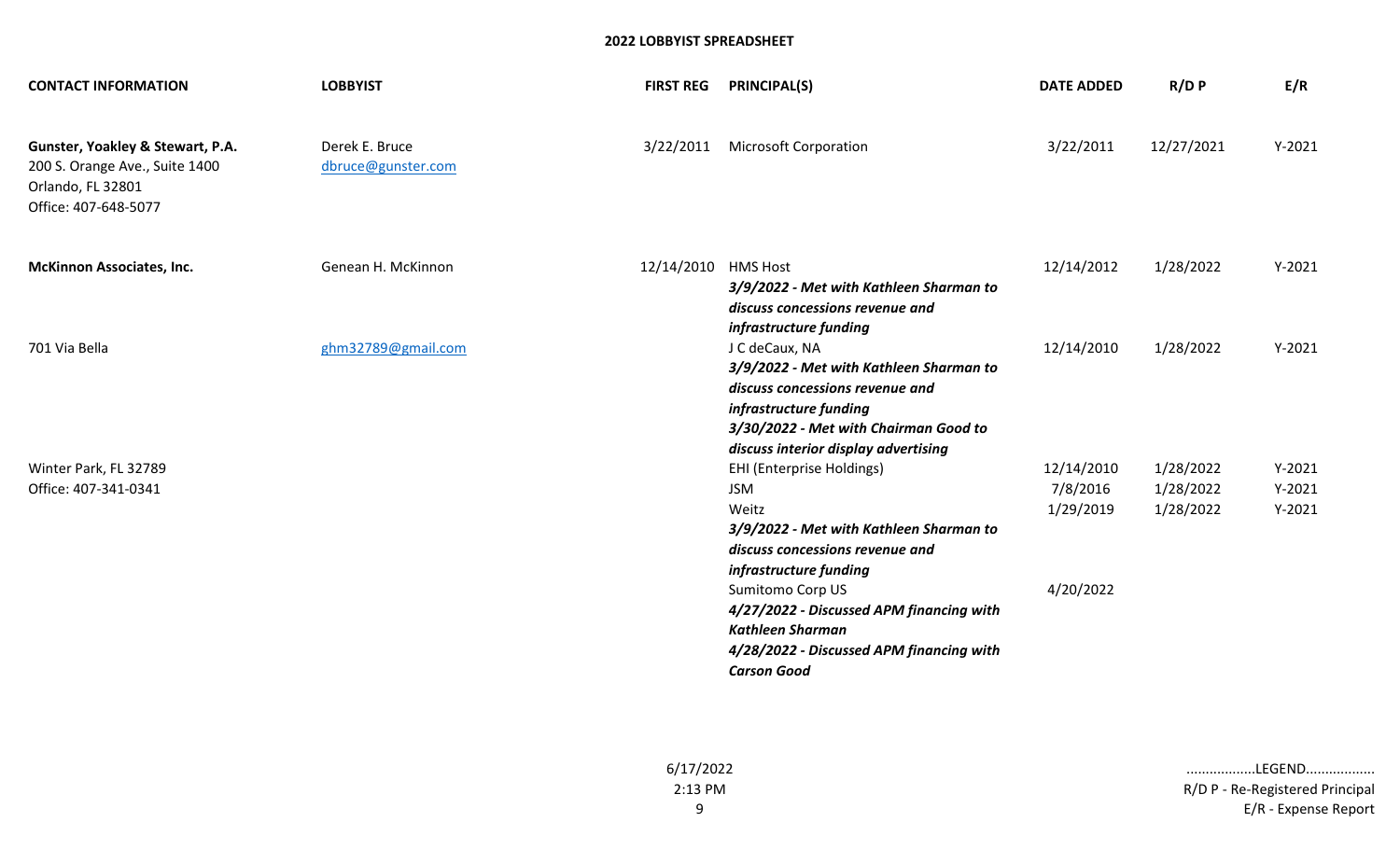| <b>CONTACT INFORMATION</b>                                                                                                         | <b>LOBBYIST</b>                                                | <b>FIRST REG</b> | <b>PRINCIPAL(S)</b>                                                                                                     | <b>DATE ADDED</b>                  | $R/D$ $P$                              | E/R                              |
|------------------------------------------------------------------------------------------------------------------------------------|----------------------------------------------------------------|------------------|-------------------------------------------------------------------------------------------------------------------------|------------------------------------|----------------------------------------|----------------------------------|
| Metz, Husband & Daughton, P.A.<br>119 S. Monroe St., Suite 200<br>Tallahassee, FL 32301<br>Office: 850-205-9000, Fax: 850-205-9001 | Douglas S. Bell<br>doug.bell@mhdfirm.com                       | 1/10/2022        | Avis Budget Group                                                                                                       | 1/10/2022                          |                                        |                                  |
| Morgan Stanley & Co., LLC                                                                                                          | Ira Smelkinson                                                 | 2/16/2018        | Morgan Stanley & Co., LLC - Ceased to<br>represent 5/24/2022                                                            | 12/27/2018                         | 12/17/2021                             | $Y-2021,$<br>$Y-2022$            |
| 1585 Broadway<br>New York, NY 10036<br>Office: 212-761-9059                                                                        | ira.smelkinson@morganstanley.com                               |                  |                                                                                                                         |                                    |                                        |                                  |
| 2825 University Dr., Suite 400<br>Coral Springs, FL 33065<br>Office: 954-267-5655                                                  | Ayanna Louis-Charles<br>ayanna.louis-charles@morganstanley.com | 2/19/2018        | Morgan Stanley & Co., LLC                                                                                               | 12/27/2018                         | 12/21/2021                             | $Y-2021$                         |
| Robert P. Saltsman, P.A.                                                                                                           | Robert P. Saltsman                                             |                  | 12/17/2001 MAG USA - Ceased to Represent 8/23/2021                                                                      | 1/2/2020                           |                                        | $Y-2021$                         |
| 222 Pennsylvania Ave. #200                                                                                                         | bob@saltsmanpa.com                                             |                  | Airport Management Services, Inc.<br>5/31/2022 - Met with Kevin Thibault and<br><b>Hudson CEO regarding GOAA update</b> | 12/15/2008                         | 12/28/2021                             | $Y-2021$                         |
| Winter Park, FL 32789<br>Office: 407-647-2899                                                                                      |                                                                |                  | Gilchrist Enterprises, Inc./McDonald's Corp.<br>Hensel Phelps Construction Co. - Ceased to<br>represent 1/31/2022       | 3/5/2011<br>6/19/2012              | 12/28/2021<br>12/28/2021               | $Y-2021$<br>$Y-2021$             |
| Fax: 407-628-2307                                                                                                                  |                                                                |                  | Host International, Inc<br>Mitsubishi Heavy Industries America, Inc.<br>Perez of Florida, Inc.                          | 1/10/2017<br>9/28/2012<br>1/3/2017 | 12/28/2021<br>12/28/2021<br>12/28/2021 | $Y-2021$<br>$Y-2021$<br>$Y-2021$ |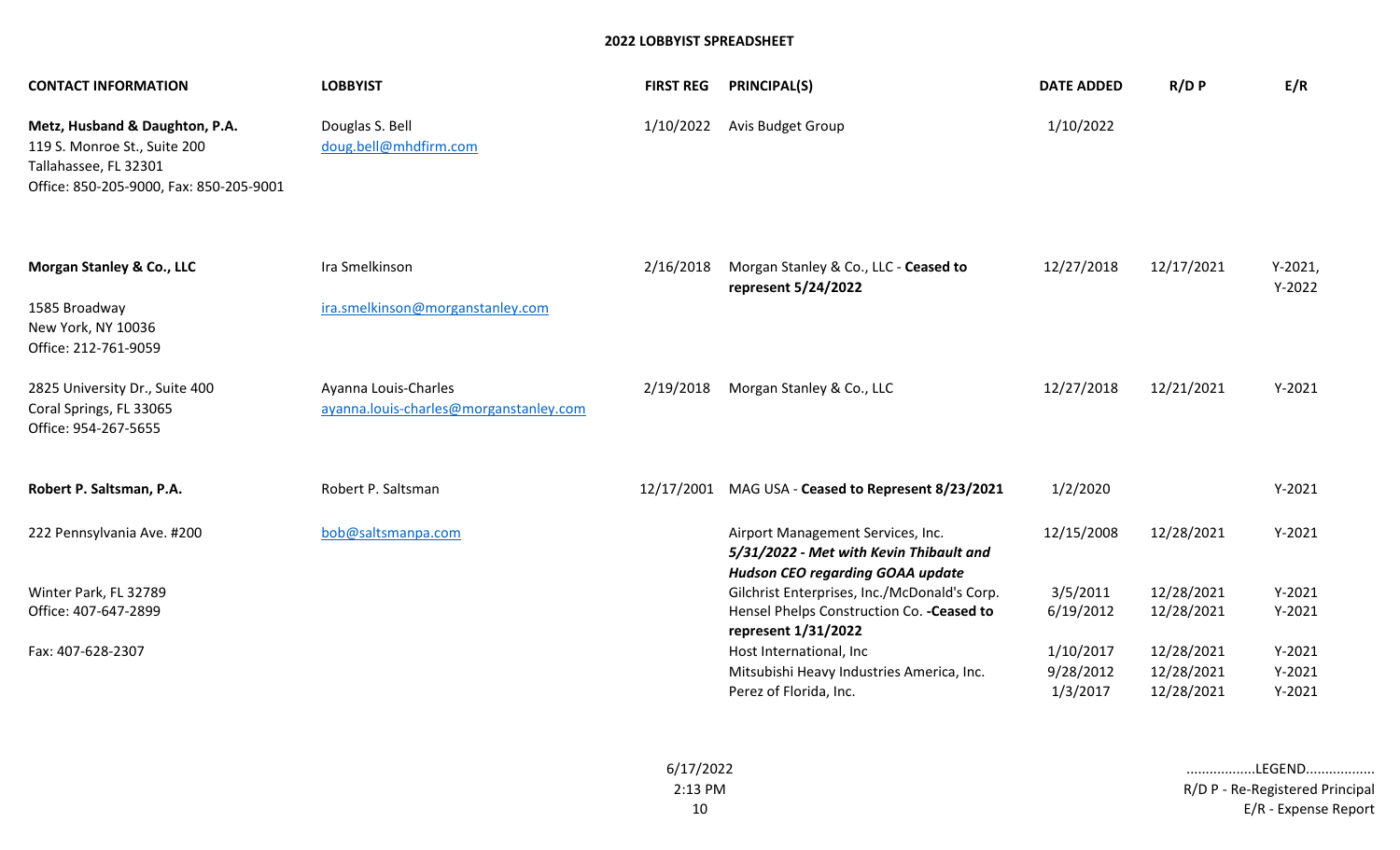| <b>CONTACT INFORMATION</b>              | <b>LOBBYIST</b>                 | <b>FIRST REG</b> | <b>PRINCIPAL(S)</b>       | <b>DATE ADDED</b> | R/D P    | E/R      |
|-----------------------------------------|---------------------------------|------------------|---------------------------|-------------------|----------|----------|
| <b>Rubin, Turnbull &amp; Associates</b> | Christopher J. Finkbeiner       | 5/17/2022        | DFASS Group (Orlando) LLC | 5/17/2022         |          |          |
| 101 E. College Ave., Suite 502          | chris@rubinturnbull.com         |                  |                           |                   |          |          |
| Tallahassee, FL 32301                   |                                 |                  |                           |                   |          |          |
| Office: 850-681-9111                    |                                 |                  |                           |                   |          |          |
|                                         |                                 |                  |                           |                   |          |          |
|                                         |                                 |                  |                           |                   |          |          |
|                                         |                                 |                  |                           |                   |          |          |
| Smith Bryan & Myers, Inc.               | Matt A. Bryan                   | 1/30/2019        | <b>Stellar Partners</b>   | 1/30/2019         | 1/3/2022 | $Y-2021$ |
| 311 E. Park Avenue                      | mbryan@smithbryanandmyers.com   |                  |                           |                   |          |          |
| Tallahassee, FL 32301                   | dwysocki@smithbryanandmyers.com |                  |                           |                   |          |          |

Office: 850-224-5081 Fax: 850-222-6800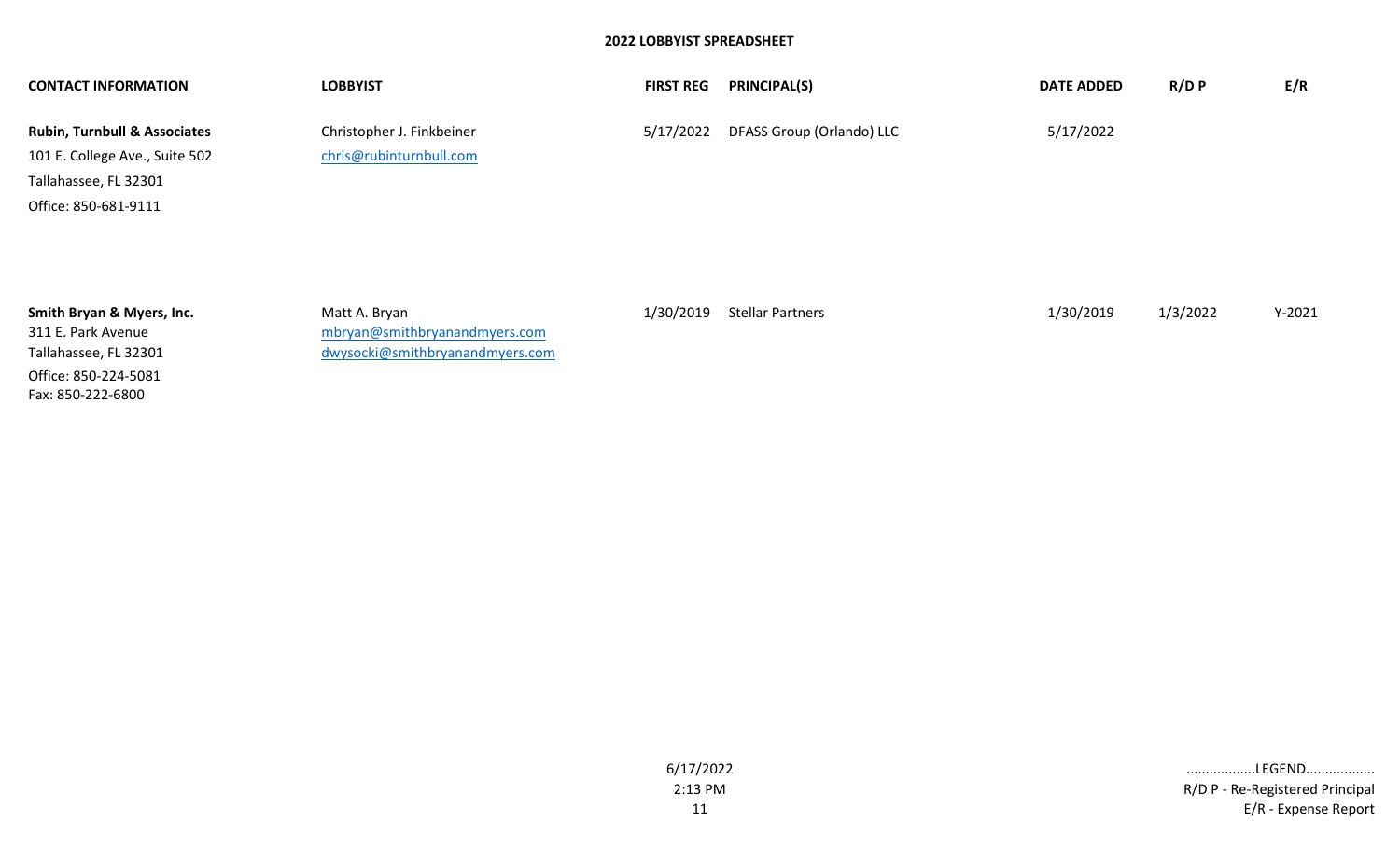| <b>CONTACT INFORMATION</b> | <b>LOBBYIST</b>               | <b>FIRST REG</b> | <b>PRINCIPAL(S)</b>                         | <b>DATE ADDED</b> | R/D P | E/R |
|----------------------------|-------------------------------|------------------|---------------------------------------------|-------------------|-------|-----|
| (The) Southern Group, Inc. | Oscar Anderson                | 10/15/2012       | Walt Disney World Resorts                   | 1/7/2022          |       |     |
| 16 West Pine Street        | anderson@thesoutherngroup.com |                  | AshBritt Environmental, Inc.                | 1/7/2022          |       |     |
| Orlando, FL 32801          |                               |                  | Beep, Inc.                                  | 1/7/2022          |       |     |
| Office: 407-288-7904       |                               |                  | Bellini better world Foundation             | 1/7/2022          |       |     |
|                            |                               |                  | Darden Restaurants                          | 1/7/2022          |       |     |
|                            |                               |                  | <b>Embrace Families</b>                     | 1/7/2022          |       |     |
|                            |                               |                  | <b>FAHRO</b>                                | 1/7/2022          |       |     |
|                            |                               |                  | <b>Greater Orlando Sports Commission</b>    | 1/7/2022          |       |     |
|                            |                               |                  | <b>Greenworks Lending</b>                   | 1/7/2022          |       |     |
|                            |                               |                  | Gunster, Yoakley & Stewart PA               | 1/7/2022          |       |     |
|                            |                               |                  | <b>HNTB</b>                                 | 1/7/2022          |       |     |
|                            |                               |                  | Marathon Health                             | 1/7/2022          |       |     |
|                            |                               |                  | <b>Master ConcessionAir</b>                 | 1/7/2022          |       |     |
|                            |                               |                  | <b>Operation New Hope</b>                   | 1/7/2022          |       |     |
|                            |                               |                  | Orlando Science Center                      | 1/7/2022          |       |     |
|                            |                               |                  | Orlando Telephone Company dba Summit        | 1/7/2022          |       |     |
|                            |                               |                  | <b>Broadband</b>                            |                   |       |     |
|                            |                               |                  | <b>ORRA</b>                                 | 1/7/2022          |       |     |
|                            |                               |                  | <b>Outfront Media</b>                       | 1/7/2022          |       |     |
|                            |                               |                  | PropLogix LLC dba Orange Data Systems       | 1/7/2022          |       |     |
|                            |                               |                  | Second Harvest Food Bank of Central Florida | 1/7/2022          |       |     |
|                            |                               |                  | <b>Tavistock Group</b>                      | 1/7/2022          |       |     |
|                            |                               |                  | The Vestcor Companies, Inc.                 | 1/7/2022          |       |     |
|                            |                               |                  | Uniball Rodamco Westfield                   | 1/7/2022          |       |     |
|                            |                               |                  |                                             |                   |       |     |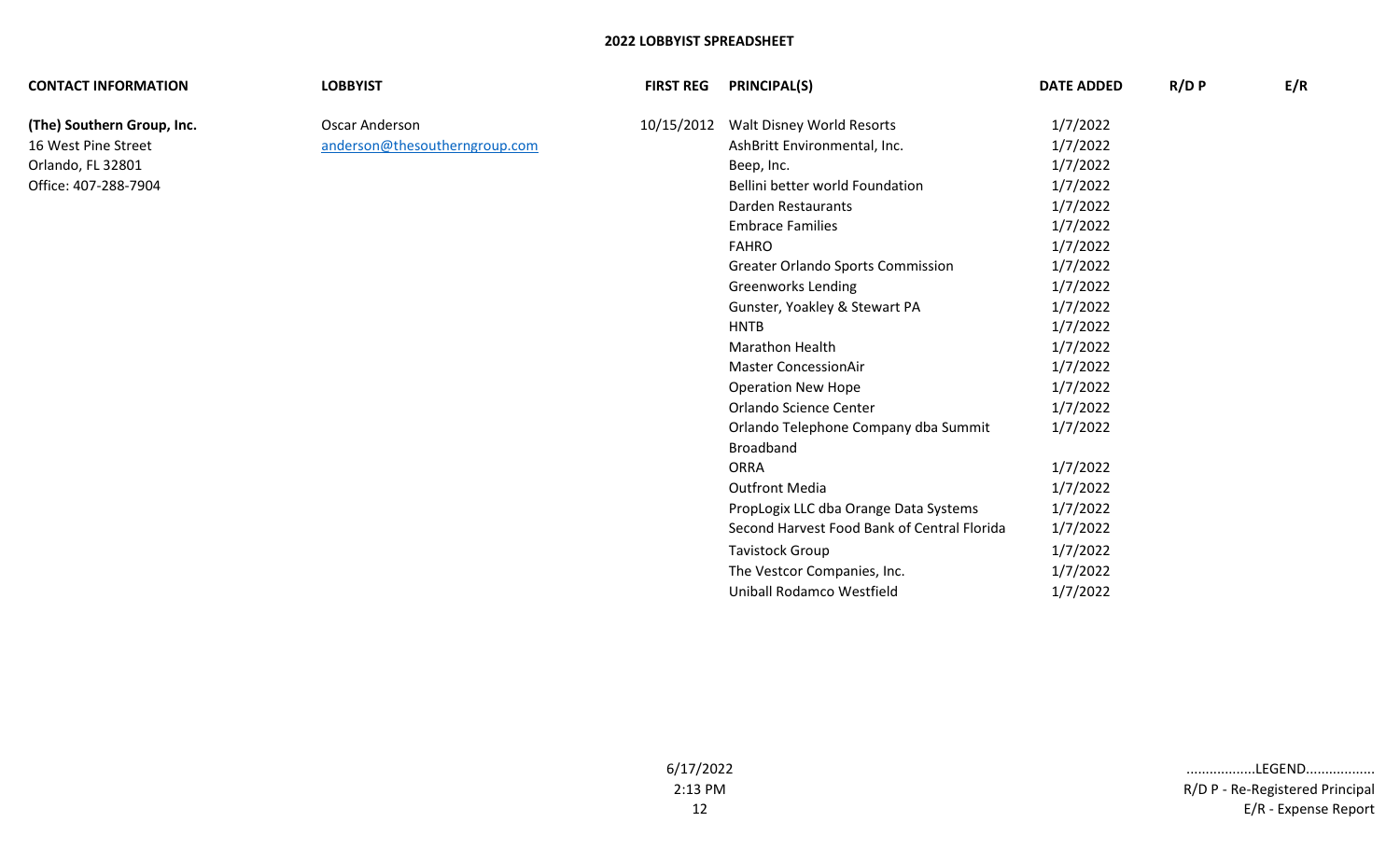| <b>CONTACT INFORMATION</b>       | <b>LOBBYIST</b>                                      | <b>FIRST REG</b> | <b>PRINCIPAL(S)</b>   | <b>DATE ADDED</b> | R/D P      | E/R      |
|----------------------------------|------------------------------------------------------|------------------|-----------------------|-------------------|------------|----------|
| (The) Southern Group, Inc. cont. | Oscar Anderson cont.                                 |                  | Verra Mobility        | 1/7/2022          |            |          |
|                                  |                                                      |                  | VillageMD             | 1/7/2022          |            |          |
|                                  |                                                      |                  | Wheels                | 1/7/2022          |            |          |
|                                  |                                                      |                  | Ygrene Energy Fund    | 1/7/2022          |            |          |
|                                  |                                                      |                  | Cigna, Inc.           | 1/2/2020          | 1/5/2022   | $Y-2021$ |
|                                  |                                                      |                  | <b>Brightline</b>     | 4/21/2021         | 12/17/2021 | $Y-2021$ |
|                                  |                                                      |                  | Archis Technologies   | 5/4/2021          | 12/17/2021 | $Y-2021$ |
|                                  |                                                      |                  | <b>IFM 360</b>        | 5/4/2021          | 12/17/2021 | $Y-2021$ |
|                                  |                                                      |                  |                       |                   |            |          |
|                                  | <b>Brian Bautista</b><br>rothey@thesoutherngroup.com | 4/21/2021        | Lilium Aviation, Inc. | 4/21/2021         | 12/17/2021 | $Y-2021$ |

| Oscar Braynon                | 3/31/2021 Westfield | 3/31/2021 12/17/2021 | $Y-2021$ |
|------------------------------|---------------------|----------------------|----------|
| braynon@thesoutherngroup.com |                     |                      |          |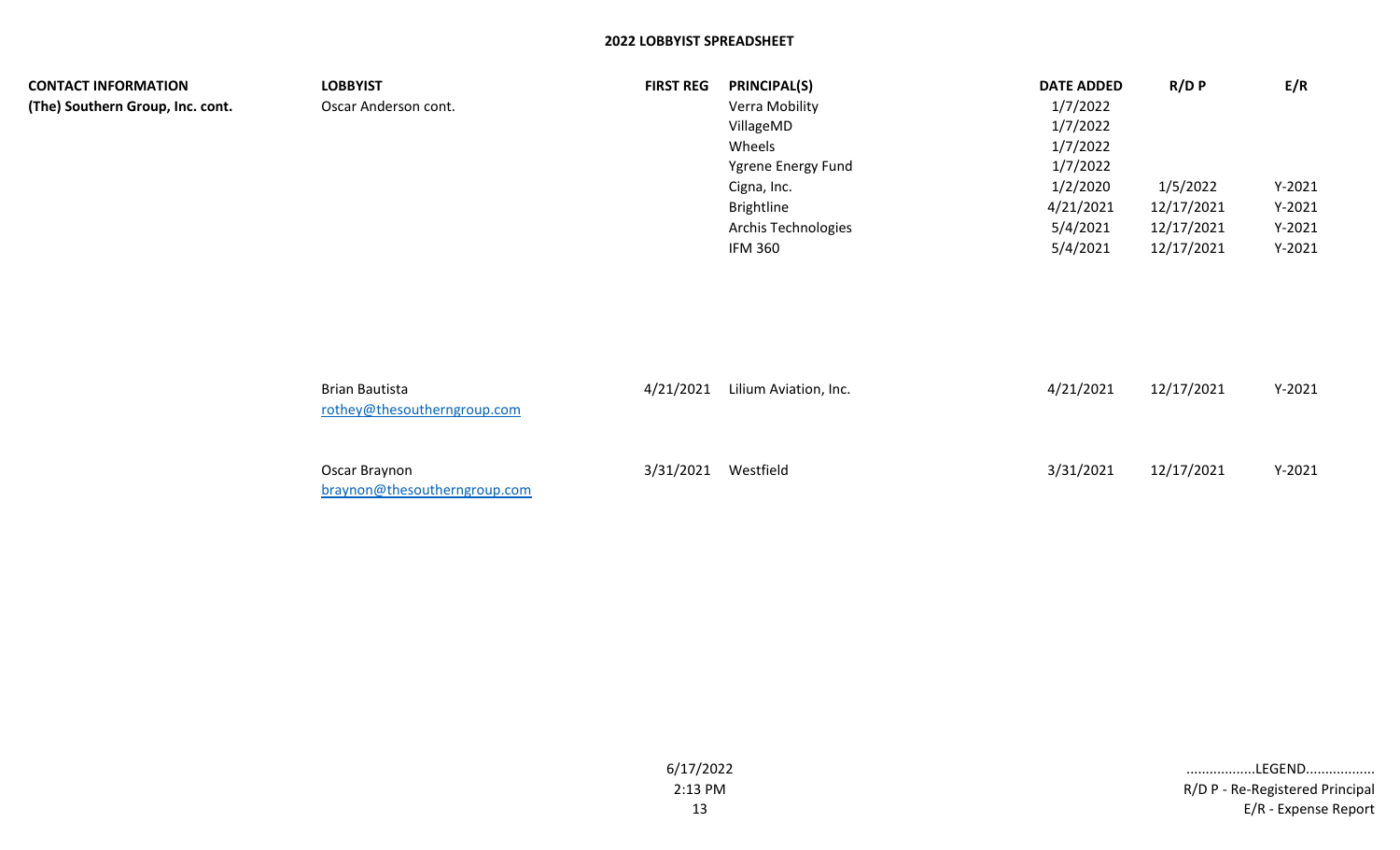| <b>CONTACT INFORMATION</b>       | <b>LOBBYIST</b>            | <b>FIRST REG</b> | <b>PRINCIPAL(S)</b>                         | <b>DATE ADDED</b> | $R/D$ $P$  | E/R                             |
|----------------------------------|----------------------------|------------------|---------------------------------------------|-------------------|------------|---------------------------------|
| (The) Southern Group, Inc. cont. | Kelly Cohen                | 1/3/2020         | <b>HNTB</b>                                 | 1/7/2022          |            |                                 |
|                                  | cohen@thesoutherngroup.com |                  | <b>IFM360</b>                               | 1/7/2022          |            |                                 |
|                                  |                            |                  | <b>Marathon Health</b>                      | 1/7/2022          |            |                                 |
|                                  |                            |                  | <b>Operation New Hope</b>                   | 1/7/2022          |            |                                 |
|                                  |                            |                  | <b>Orlando City Soccer Club</b>             | 1/7/2022          |            |                                 |
|                                  |                            |                  | Orlando Telephone Co., Inc dba Summit       | 1/7/2022          |            |                                 |
|                                  |                            |                  | <b>Broadband</b>                            |                   |            |                                 |
|                                  |                            |                  | <b>ORRA</b>                                 | 1/7/2022          |            |                                 |
|                                  |                            |                  | PropLogix LLC dba Orange Data Systems       | 1/7/2022          |            |                                 |
|                                  |                            |                  | Second Harvest Food Bank of Central Florida | 1/7/2022          |            |                                 |
|                                  |                            |                  | <b>Tavistock Group</b>                      | 1/7/2022          |            |                                 |
|                                  |                            |                  | The Vestcor Companies, Inc.                 | 1/7/2022          |            |                                 |
|                                  |                            |                  | Unibail Rodamco Westfield                   | 1/7/2022          |            |                                 |
|                                  |                            |                  | 4/7/2022 - Met with Yovannie Rodriguez      |                   |            |                                 |
|                                  |                            |                  | 5/10/2022 - Met with Kevin Thibault,        |                   |            |                                 |
|                                  |                            |                  | <b>Yovannie Rodriguez and Tracy Harris</b>  |                   |            |                                 |
|                                  |                            |                  | Verra Mobility                              | 1/7/2022          |            |                                 |
|                                  |                            |                  | Wheels                                      | 1/7/2022          |            |                                 |
|                                  |                            |                  | Ygrene Energy Fund                          | 1/7/2022          |            |                                 |
|                                  |                            |                  | Lab District                                | 12/17/2021        |            |                                 |
|                                  |                            |                  | Walt Disney Parks and Resorts, U.S.         | 1/2/2020          | 1/7/2022   | $Y-2021$                        |
|                                  |                            |                  | Bags, Inc.                                  | 1/2/2020          | 1/7/2022   | $Y-2021$                        |
|                                  |                            |                  | <b>Baker Barrios Architects</b>             | 1/2/2020          | 1/7/2022   | $Y-2021$                        |
|                                  |                            |                  | Cigna, Inc.                                 | 1/2/2020          | 1/7/2022   | $Y-2021$                        |
|                                  |                            |                  | PSA Management                              | 1/2/2020          | 1/7/2022   | $Y-2021$                        |
|                                  |                            |                  | Brightline                                  | 3/31/2021         | 1/7/2022   | $Y-2021$                        |
|                                  |                            |                  | Westfield                                   | 3/31/2021         | 12/17/2021 | $Y-2021$                        |
|                                  |                            |                  | Lilium Aviation, Inc.                       | 4/12/2021         | 1/7/2022   | $Y-2021$                        |
|                                  |                            |                  | <b>Master Concessionair</b>                 | 8/24/2021         | 1/7/2022   | $Y-2021$                        |
|                                  |                            |                  | Beep, Inc.                                  | 12/17/2021        | 1/7/2022   | $Y-2021$                        |
|                                  |                            | 6/17/2022        |                                             |                   |            | LEGEND                          |
|                                  |                            | 2:13 PM          |                                             |                   |            | R/D P - Re-Registered Principal |
|                                  |                            | 14               |                                             |                   |            | E/R - Expense Report            |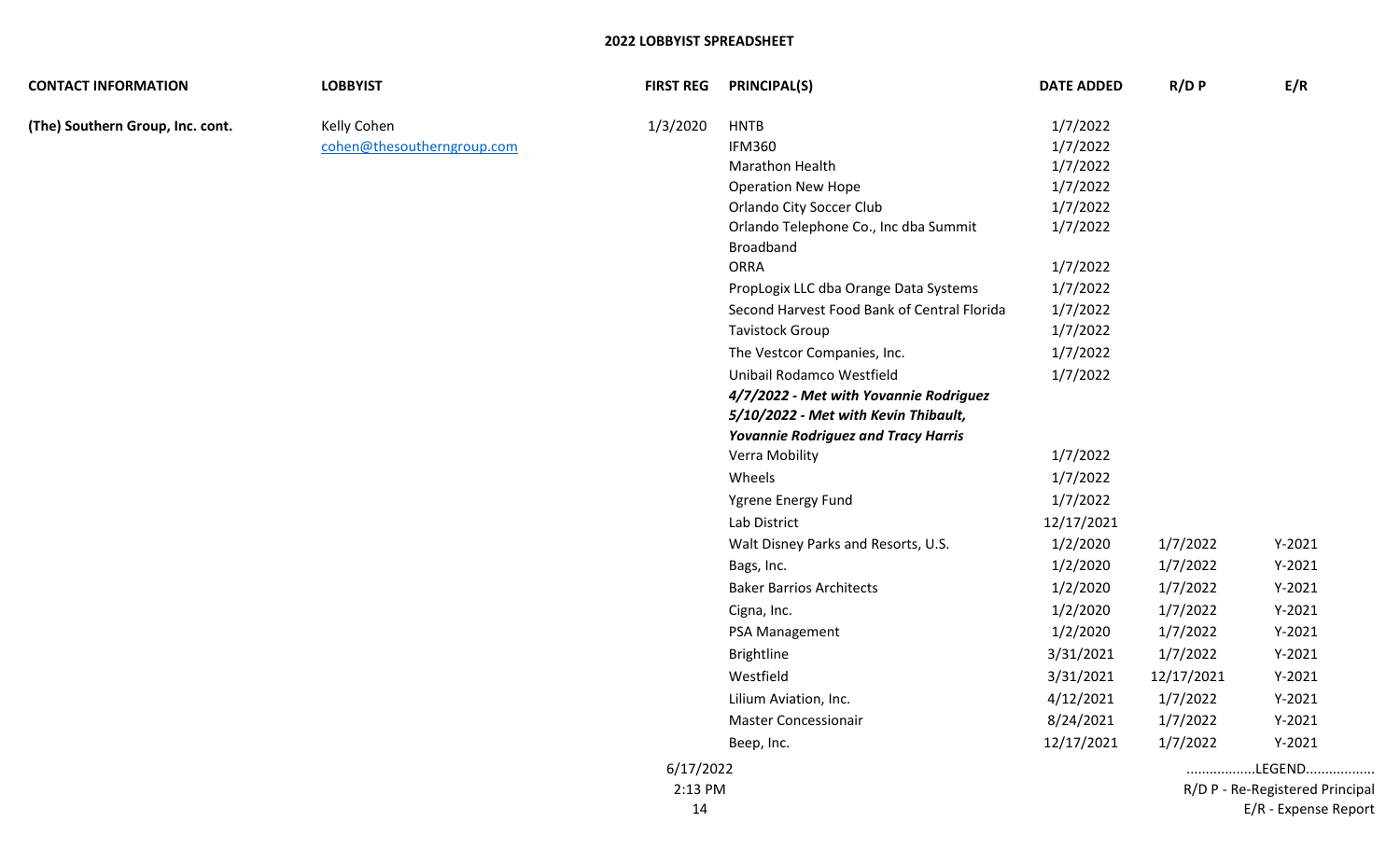| <b>CONTACT INFORMATION</b><br>(The) Southern Group, Inc. cont. | <b>LOBBYIST</b><br>Kelly Cohen cont.        | <b>FIRST REG</b> | <b>PRINCIPAL(S)</b><br>Archis Tech<br>Area 15<br>AshBritt Environmental, Inc.<br><b>Greater Orlando Sports Commission</b><br><b>Greenworks Lending</b><br>Gunster, Yoakley & Stewart, PA                                                                                  | <b>DATE ADDED</b><br>1/7/2022<br>1/7/2022<br>1/7/2022<br>1/7/2022<br>1/7/2022<br>1/7/2022                                                                     | R/D P                                                                                                                                                                | E/R                                                                                                      |
|----------------------------------------------------------------|---------------------------------------------|------------------|---------------------------------------------------------------------------------------------------------------------------------------------------------------------------------------------------------------------------------------------------------------------------|---------------------------------------------------------------------------------------------------------------------------------------------------------------|----------------------------------------------------------------------------------------------------------------------------------------------------------------------|----------------------------------------------------------------------------------------------------------|
|                                                                | Chris Dudley<br>dudley@thesoutherngroup.com | 4/21/2021        | Lilium Aviation, Inc.                                                                                                                                                                                                                                                     | 4/21/2021                                                                                                                                                     | 12/17/2021                                                                                                                                                           |                                                                                                          |
|                                                                | Tasi Hogan<br>hogan@thesoutherngroup.com    | 3/9/2021         | Bags, Inc.<br><b>Baker Barrios</b><br>Cigna, Inc.<br>Ernst & Young<br>Lake Nona Property Holdings, LLC<br>PSA Management<br>Walt Disney World Resorts<br>Brightline<br>Lilium Aviation, Inc.<br>Westfield<br><b>Archis Technologies</b><br><b>IFM 360</b><br>Lab District | 3/9/2021<br>3/9/2021<br>3/9/2021<br>3/9/2021<br>3/9/2021<br>3/9/2021<br>3/9/2021<br>3/31/2021<br>4/12/2021<br>4/13/2021<br>5/4/2021<br>5/4/2021<br>12/17/2021 | 12/17/2021<br>12/17/2021<br>12/17/2021<br>12/17/2021<br>12/17/2021<br>12/17/2021<br>12/17/2021<br>12/17/2021<br>12/17/2021<br>12/17/2021<br>12/17/2021<br>12/17/2021 | $Y-2021$<br>$Y-2021$<br>$Y-2021$<br>$Y-2021$<br>$Y-2021$<br>$Y-2021$<br>$Y-2021$<br>$Y-2021$<br>$Y-2021$ |